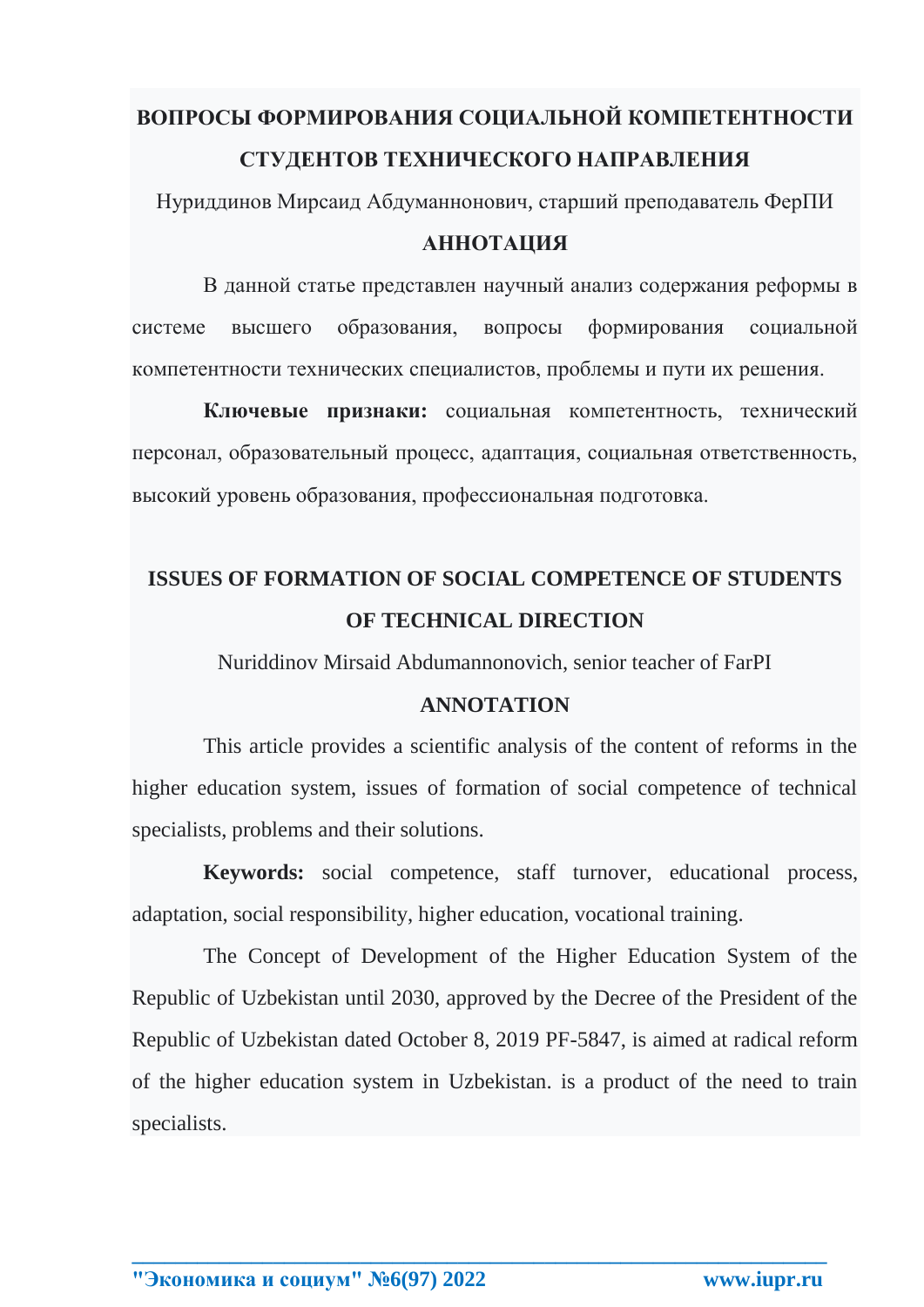This need is explained by the rapid informatization in our society, general computerization, the transition to a digital type of society, the growing volume of scientific and technical information, the automation of production and the creation of a highly innovative technological base.

The active development of an informed society and the proliferation of new forms of labor organization (workers, project teams, etc.) in turn place new demands on the employee who comes to production. If a few decades ago a specialist mainly needed qualities such as strength, endurance and effective cocktail ability, today the basic requirements for a worker in the technical field have changed significantly. To operate complex equipment with high accuracy, it is required to be intellectually and culturally advanced, technically competent, rigorous and responsible. Therefore, along with organizational skills, social activism and ability to work in a team, the responsibility of a modern technical specialist is of particular importance. Only an employee who fully understands his responsibilities is able to make the best decision in a non-standard situation, and in doing so he takes full responsibility.

This places great demands on their social competence and communication culture.

As a result of the reforms carried out in the field of education in recent years, including in technical universities, a new generation of technical specialists has emerged, some of whom are becoming leaders in industry and agriculture. However, most graduates are not able to demonstrate their talents despite having sufficient knowledge in their field, and some are not even able to find their place in the national economy.

One of the main reasons for this is that the new generation of technical professionals has not developed the ability to adapt to the social environment, to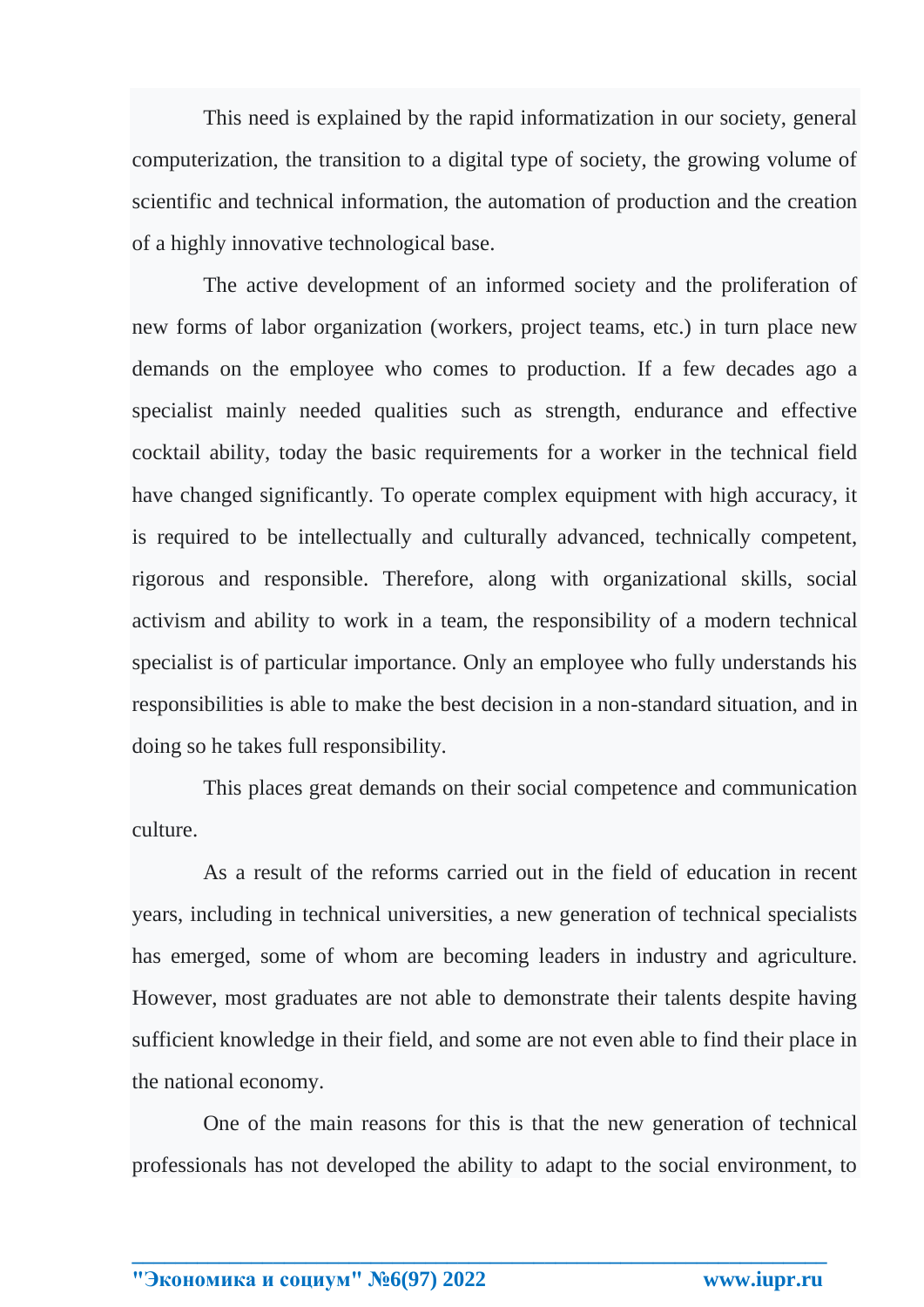communicate with others, to know how to cooperate with them and the patterns of cooperation and not to try to do so.

Today, both our state and the employer need specialists with the knowledge, skills and abilities that can advance the country's economy and industry.

It has led to an increase in the dependence of the pace of material and spiritual development of society on the level and scope of professional, especially higher education, and has necessitated the search for new forms and methods of its rapid development.

This means that in today's world, where old norms of life are being violated, values and ideals, common beliefs and perceptions are being re-evaluated, new life attitudes and directions, interpersonal relationships, problems of cooperation are being identified, not only modern knowledge but also social competence requires scientific research.

Many researchers point out that modern production activities require not only a person with professional knowledge and skills, but also a high level of comprehensive training, analysis and synthesis, immediate understanding of the situation, problem solving, problem solving based on the amount of information available. , emphasizes the need for a professional who is able to communicate with the people around him, transmit and receive the desired experience.

Despite its importance in the life of society today, there is still no single definition of social competence. Scientists interpret it differently depending on the direction of their research. We therefore limit ourselves to giving a definition of the Council of Europe's general approach to social competence.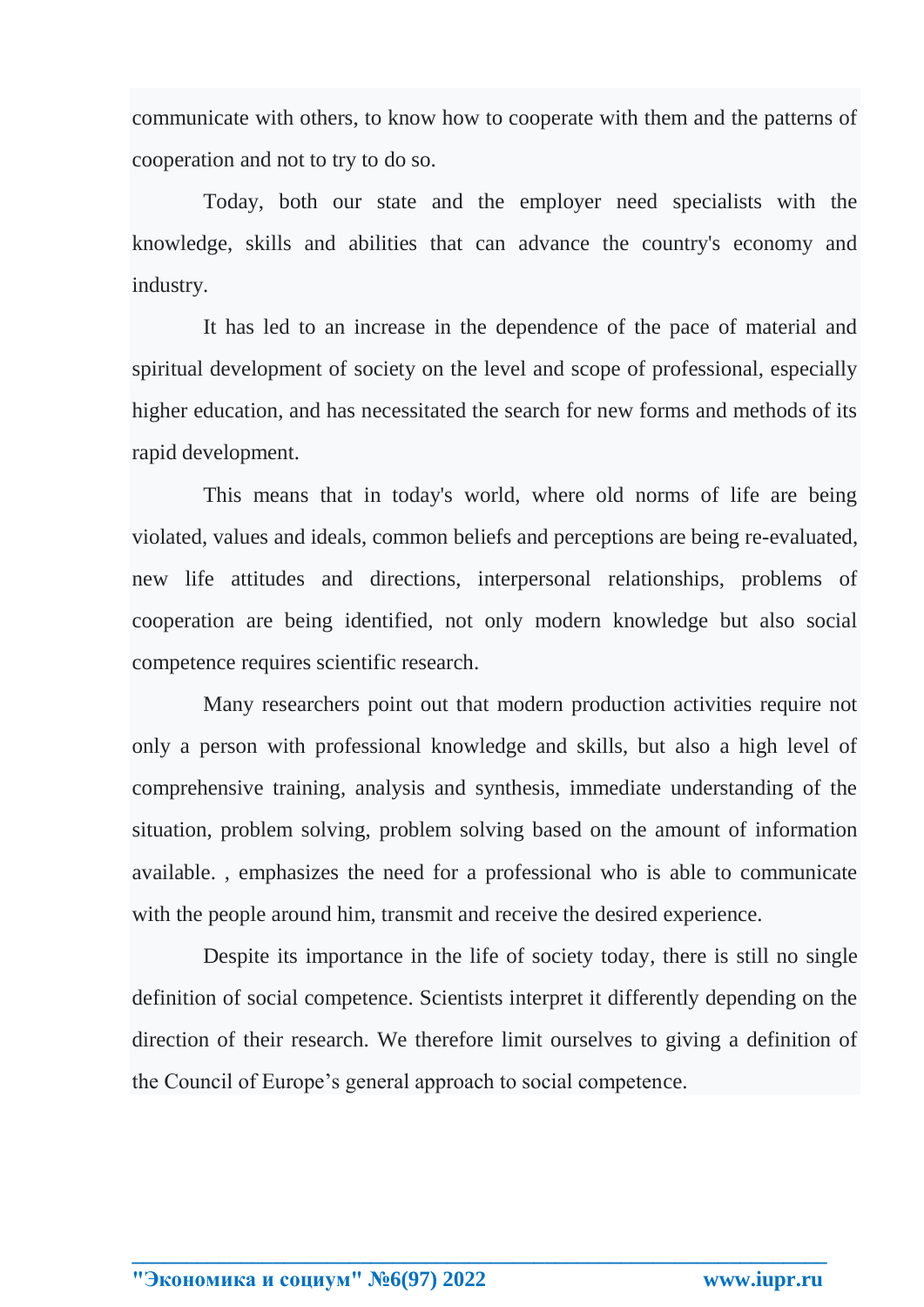Social competence is the ability to take responsibility, develop and participate in joint solutions, tolerance of different ethnic cultures and religions, the combination of personal interests with the needs of the enterprise and society.

General features of social competence include:

- it is a collective concept that reflects the level of socialization of a person;

- an integral part of the core competence;

- a personal trait that ensures the interaction of an individual with the world based on his attitude to himself, society, others and activities.

The social competence of a future engineer is a personal trait that results from the professional training of a graduate of a technical university, including his readiness for social life and activity, knowledge, skills, ability to master social norms and values, predict professional and social environment and effective interaction. to be able to organize the production process easily and efficiently, to ensure the solution of professional problems, to be responsible for personal and social well-being.

The interaction of the future engineer with other individuals is often carried out in the following areas:

- social (relatives, friends);

- business (education and labor) - classmates, teachers, colleagues;

- hobbies (hobbies, hobbies, recreation);

- Areas of socio-cultural interaction.

Each field is closely related to each other, so this feature should be taken into account by professors of higher education institutions in the formation of social competence of students, special attention should be paid to the development of areas of cooperation in educational and labor relations between students.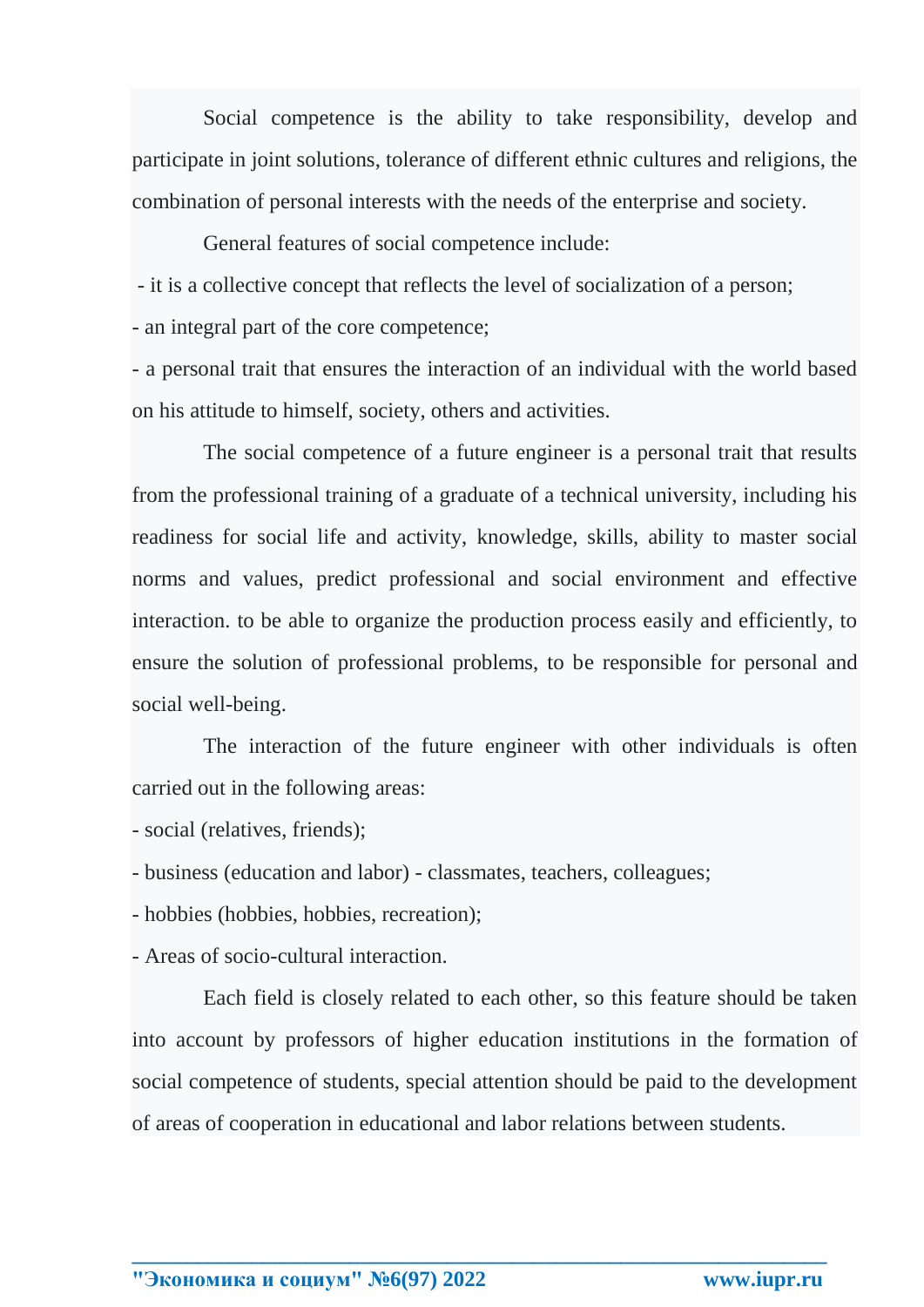We believe that the content of social competence, the choice of components should be made taking into account the tasks and situations associated with the socialization of future professionals, "their mastery of social rules and norms of behavior, interaction and effective communication."

The Decree of the President of the Republic of Uzbekistan on the approval of the "Concept of development of the higher education system of the Republic of Uzbekistan until 2030" defined as the goal.

It is obvious that in our society, a graduate of a technical university is required not only to be educated, but also to have a high social competence, the acquisition of such qualities in the educational process in higher education allows to effectively use their talents in society.

### References:

1 Эргашов У. О., Нуриддинов М. А. ИСТОРИЯ РАЗВИТИЯ ЭЛЕКТРОННОГО ПРАВИТЕЛЬСТВА //Современная наука: актуальные проблемы, достижения и инновации. – 2020. – С. 212-215.

2. Эргашов У. О., Нуриддинов М. А. РОЛЬ ДУХОВНО-ПРОСВЕТИТЕЛЬСКОЙ ДЕЯТЕЛЬНОСТИ В ПОВЫШЕНИИ ПОЛИТИЧЕСКОЙ И ПРАВОВОЙ ГРАМОТНОСТИ МОЛОДЕЖИ //Обмен научными знаниями в условиях глобализации. – 2021. – С. 44-48.

3. Nazirjonovna H. Z., Abdumannobovich N. M. Tax system on the territory of kyrgyzstan during the Kokand Khanate //ACADEMICIA: An International Multidisciplinary Research Journal. –  $2020$ . – T. 10. –  $\mathbb{N}_2$ . 6. – C. 209-212.

4. Abdumannonovich N. M. Information on the history of the separation of the Kokand Khanate from the Bukhara Khanate //ACADEMICIA: An International Multidisciplinary Research Journal. – 2020. – Т. 10. – №. 10. – С. 1305-1309.

5. Нуриддинов М. А., Мамасиддиков А. А. ИЗ ИСТОРИИ УПРАВЛЕНЧЕСКИХ ПРОЦЕДУР ТУРКЕСТАНСКИХ МЕСТНЫХ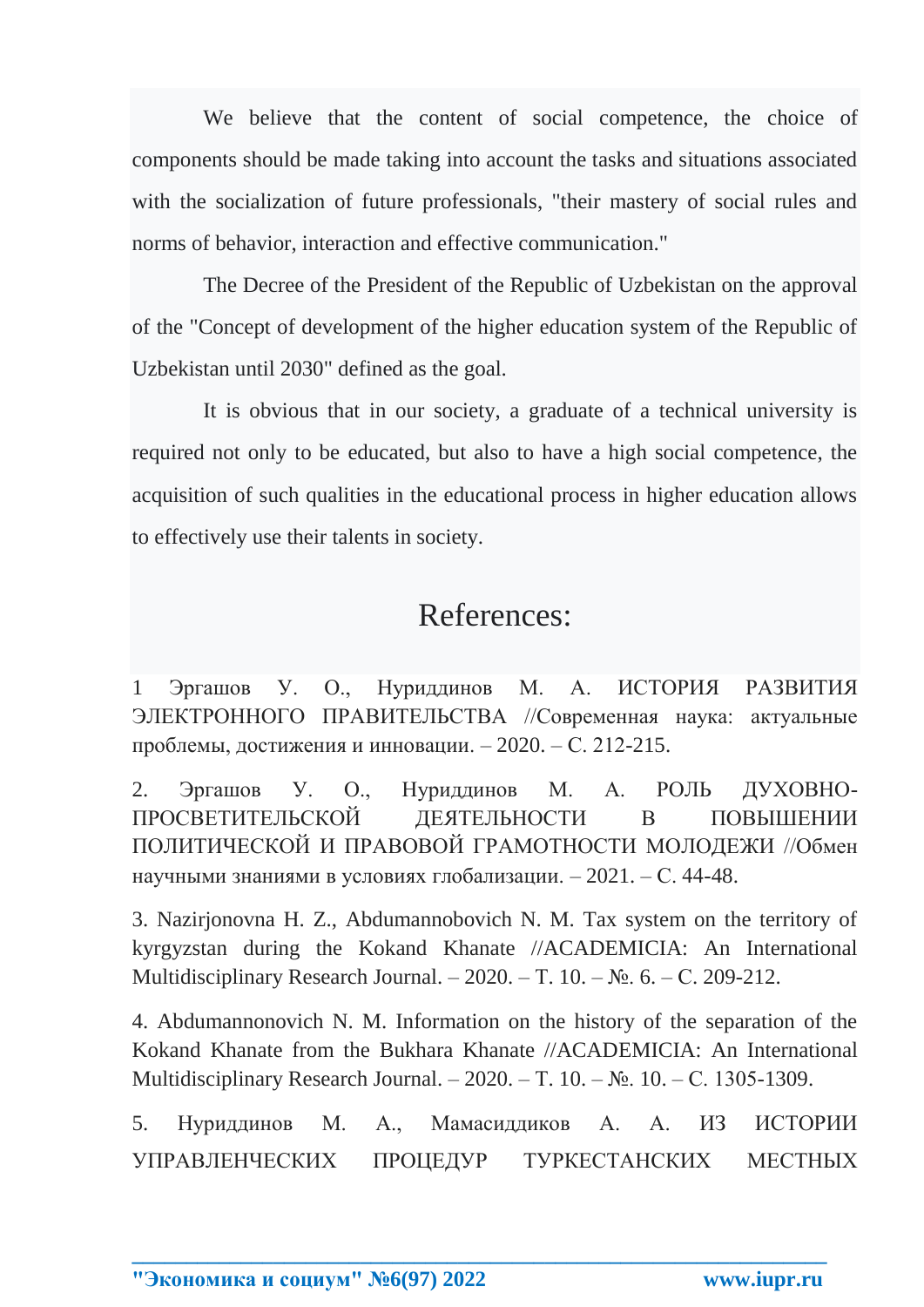ИНВЕСТОРОВ В КОНЦЕ 19 И НАЧАЛЕ 20 ВЕКОВ //Современная наука: актуальные проблемы, достижения и инновации. – 2020. – С. 117-122.

6. Ханкулов Ш. Х., Нириддинов М. А. МЕСТО ХАМЗЫ ХАКИМЗАДЕ НИЯЗИ В ДЖАДИДСКОЙ ПРЕССЕ //Актуальная наука. – 2019. – №. 11. – С. 98-100.

7. Hursanaliyevich H. S., Abdumannonovich N. M. HAMZA HAKIMZADE NIYAZI IN FOREIGN SOURCES.

8. Нуриддинов М. А. ТАЛАБАЛАР ИЖТИМОИЙ КОМПЕТЕНТЛИГИНИ РИВОЖЛАНТИРИШДА ПЕДАГОГИК ВА ПСИХОЛОГИК ОМИЛЛАРНИНГ ЎРНИ //IJTIMOIY-GUMANITAR FANLARNING ZAMONAVIY YONDASHUVLARI. – 2022. – Т. 1. – С. 89-92.

9. Yusupov A. A., Nuriddinov M. A. INDEPENDENT WORK OF STUDENTS ON THE SUBJECT" RECENT HISTORY OF UZBEKISTAN" //Conferencea. –  $2021. - C.$  12-18.

10. Рахимов И. А. ОСНОВАНИЕ ГРАЖДАНСКОГО ОБЩЕСТВА МАХАЛЛА //Инновационное развитие современной науки.–2021.– С. 32-37.

11. Мирзаев А. А. ЎЗБЕКИСТОНДА ГИД ТАРЖИМОНЛАР ЭТИКА СТАНДАРТЛАРИ ВА МУАММОЛАРИ //ОБЩЕСТВЕННЫЕ НАУКИ В СОВРЕМЕННОМ МИРЕ: ПОЛИТОЛОГИЯ, СОЦИОЛОГИЯ, ФИЛОСОФИЯ, ИСТОРИЯ. – 2019. – С. 81-84.

12. Мирзаев А. А. ГЕОГРАФИЧЕСКИЙ ОБЗОР ТУРИСТСКИХ ВЫСТАВОК В УЗБЕКИСТАНЕ//Вестник Науки и Творчества.– 2022. – №. 2 (74).–С.51-58.

13. corners Tojiboev U. U. et al. PROBLEMS OF DEVELOPMENT OF RECREATIONAL TOURISM IN THE FERGANA VALLEY //Scientific Bulletin of Namangan State University. – 2020. – Т. 2. – №. 1. – С. 169-172.